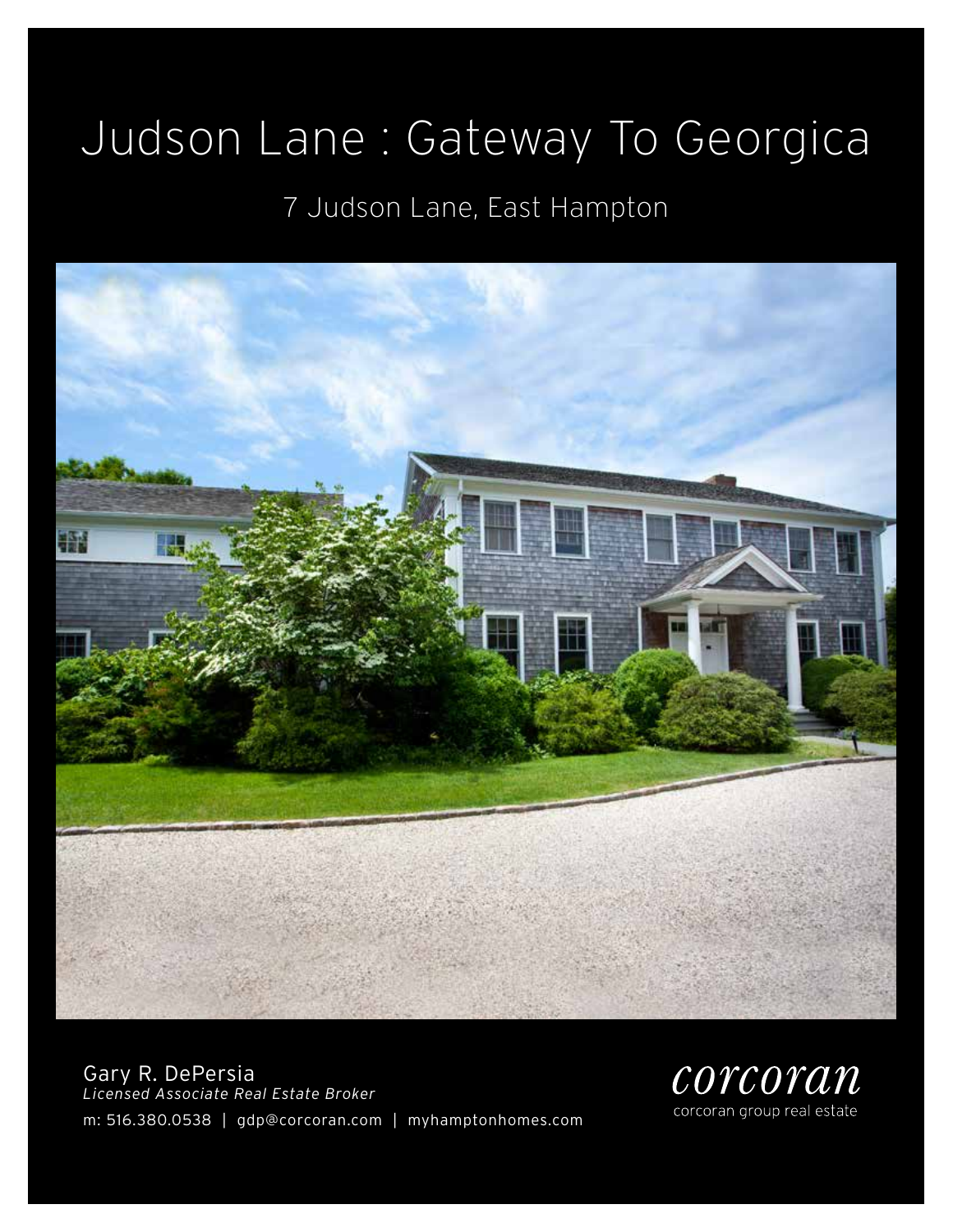#### Judson Lane : Gateway to georgica

East Hampton. Long before the their signature Stone Meadow Farm and years before the pond front estate on Old Mill, Haddonfield & Associates were building handsome custom houses for the discerning Hamptons buyer. One such house, designed by noted architect John Laffey on almost 1.5 acres south of the highway in tony Georgica, has now come to market on a quiet lane between Jericho and Georgica Roads. Beautifully appointed and meticulously maintained for a decade, this 4500 SF+/-, 5 bedroom traditional residence, buffered to the south by acres of wooded reserve, offers a sun drenched environment with walls of windows and French doors, spacious common rooms, a sensible bedroom layout and attractive outdoor amenities to form the perfect opportunity for a buyer looking for the complete Hampton experience. Flanking the stately living room with fireplace are the den and conservatory. The completely outfitted kitchen is joined by the formal dining room. Upstairs the master suite is a sanctuary unto itself with fireplace, steam shower, Jacuzzi, walk in closet and a private balcony. Three appropriately sized guest suites with baths all ensuite complete the second floor. A separate staircase over the two car garage leads to a bedroom and bath sequestered from the rest which could be a guest master, office, gym or that long desired yoga studio. The residence can easily be expanded to nearly 6,400 SF+/- by finishing the lower level that has 10'+ ceilings and a separate entrance. A landscape plan, designed and maintained by Craig Socia, embraces the heated Gunite pool, built in outdoor kitchen and sunken Deco Turf north-south tennis court. An up to date audio/visual package completes this superb offering. Own it in time for this year's holiday season and for many years to come. Co-Exclusive. WEB# 42825

- Built 1998/99
- Traditional
- South Of The Highway
- 4,500 SF+/-
- 1.4 Acres
- 2 Stories
- Cedar Shingle Exterior
- Oak Flooring

### - 5 Bedrooms

- 4 Full / 2 Half Bathrooms
- 2 Fireplaces
- Gas Hot Air Heat (3+/- Zones)
- Central Air Conditioning
- Central Vacuum
- Town Water
- 
- 
- 
- 8+/- Zone Irrigation System
- Pre-Wired For Audio/Video - Heated Gunite Pool
	- DecoTurf Tennis Court (55'x110')
	- Full Basement
		- Attached 2-Car Garage

- Alarm (Peconic Security)

- Shared Driveway

#### - Entry Foyer with Closet

- (2) Powder Rooms
- Formal Dining Room
- Formal Living with Fireplace

- Gourmet Eat-In Kitchen with:

- Viking Appliances - Sub-Zero Refrigerator - Mud Room / Hallway

- Den - Sunroom

- Master Bedroom Suite with: - Walk-in Closet - Private Deck

- Mini-Refrigerator
- Large Center Island
- Second Floor
- Master Bathroom with:
	- Steam Shower
	- Water Closet
	- His/Hers Sinks
	- Jacuzzi Tub
- En-Suite Guest Room
- (2) Jack & Jill Bedrooms with Shared Bathroom









### Property Details / Amenities / Features

First Floor

## First Floor



#### Rear Exterior



#### Living Room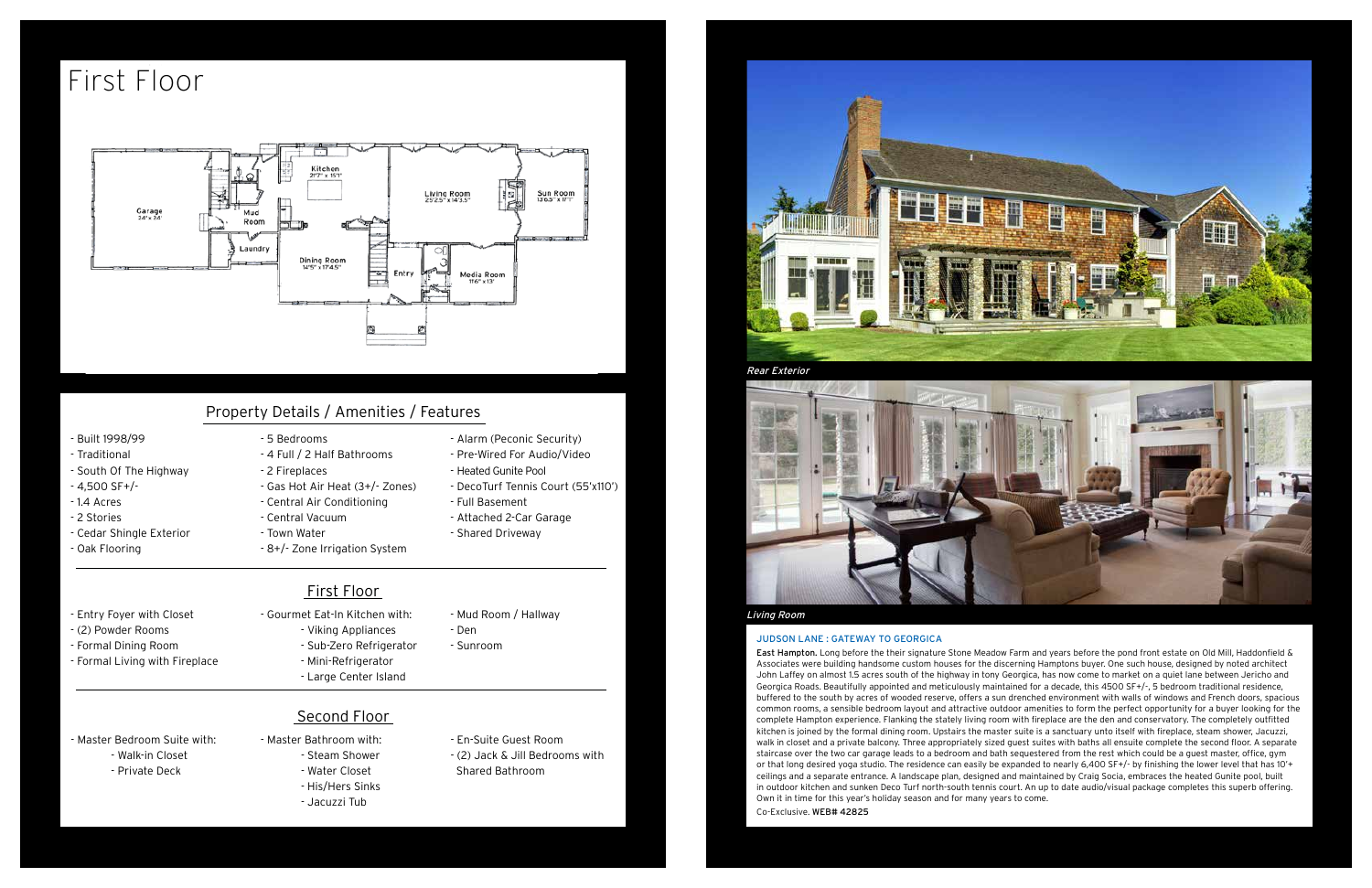## Second Floor





Kitchen



Master Bedroom



Den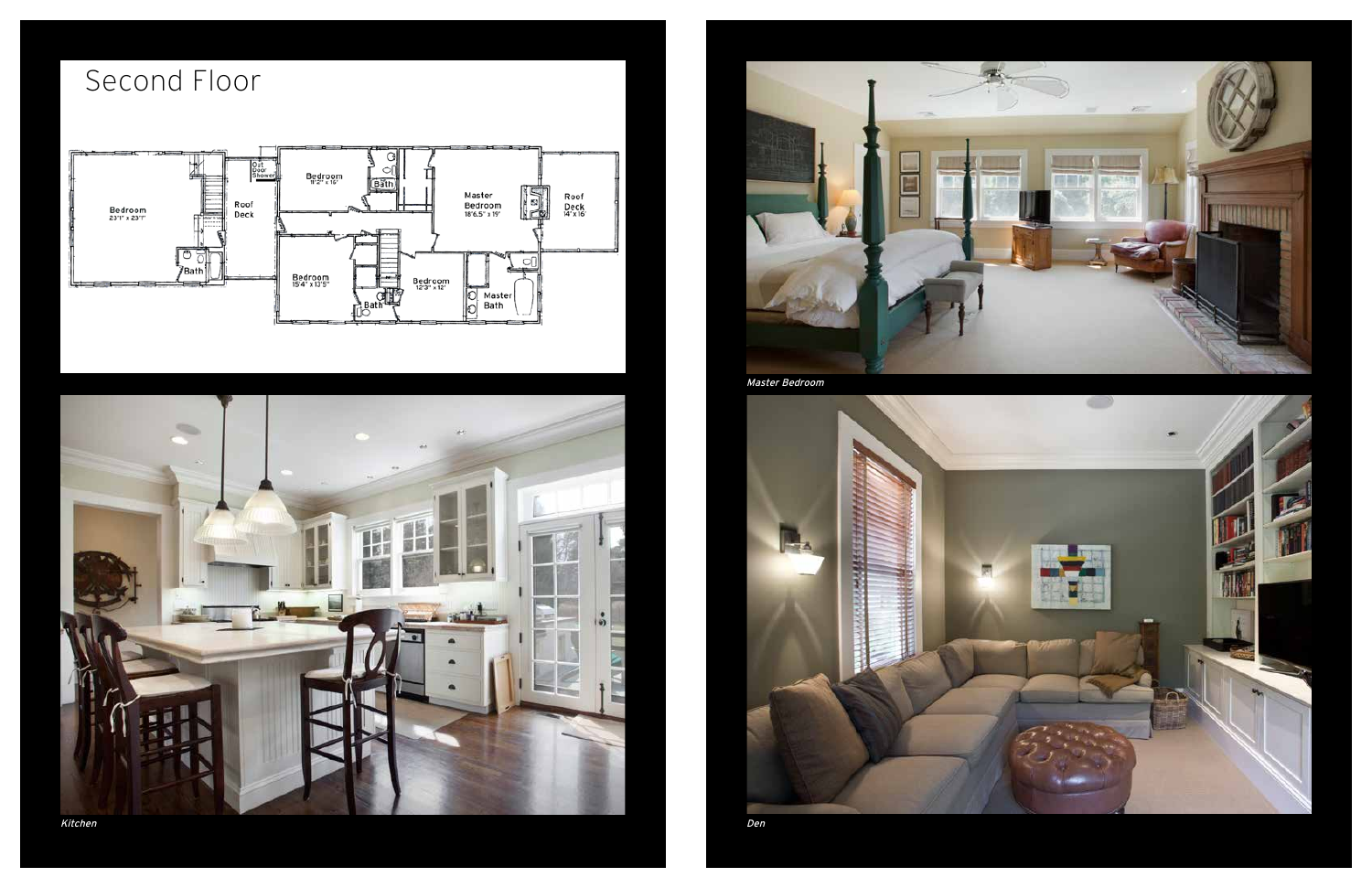



Heated Gunite Pool

![](_page_3_Picture_3.jpeg)

![](_page_3_Picture_5.jpeg)

Tennis Court